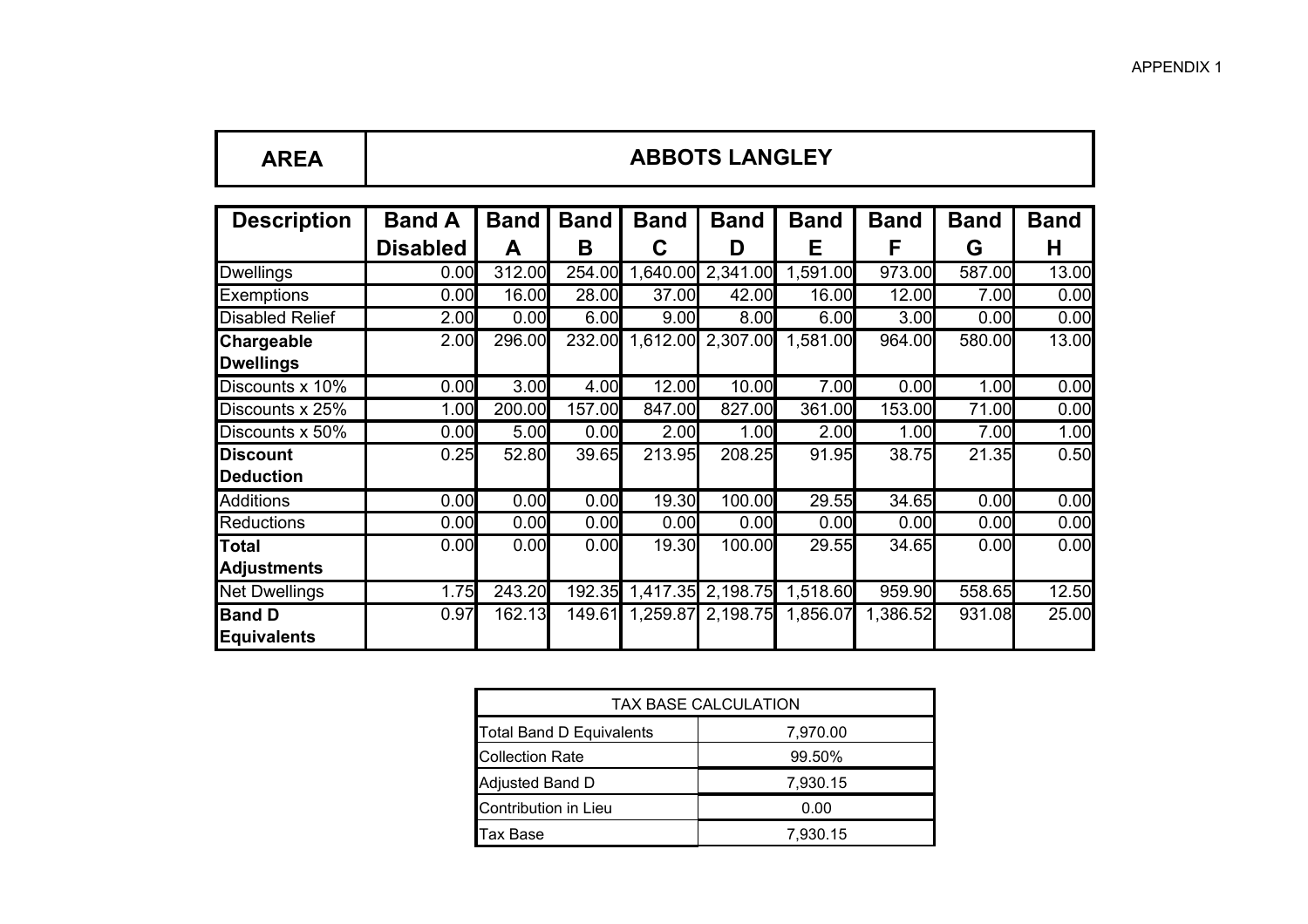| <b>AREA</b>                         | <b>CHORLEYWOOD</b>               |                  |                  |                  |                  |                  |                  |                  |                  |
|-------------------------------------|----------------------------------|------------------|------------------|------------------|------------------|------------------|------------------|------------------|------------------|
| <b>Description</b>                  | <b>Band A</b><br><b>Disabled</b> | <b>Band</b><br>A | <b>Band</b><br>B | <b>Band</b><br>C | <b>Band</b><br>D | <b>Band</b><br>Е | <b>Band</b><br>F | <b>Band</b><br>G | <b>Band</b><br>н |
| <b>Dwellings</b>                    | 0.00                             | 13.00            | 23.00            | 203.00           | 446.00           | 363.00           | 696.00           | 2,025.00         | 478.00           |
| Exemptions                          | 0.00                             | 5.00             | 0.00             | 10.00            | 19.00            | 14.00            | 9.00             | 31.00            | 9.00             |
| <b>Disabled Relief</b>              | 0.00                             | 0.00             | 2.00             | 4.00             | 2.00             | 4.00             | 11.00            | 4.00             | 0.00             |
| Chargeable<br><b>Dwellings</b>      | 0.00                             | 8.00             | 25.00            | 197.00           | 429.00           | 353.00           | 698.00           | 1,998.00         | 469.00           |
| Discounts x 10%                     | 0.00                             | 1.00             | 1.00             | 1.00             | 6.00             | 3.00             | 2.00             | 7.00             | 2.00             |
| Discounts x 25%                     | 0.00                             | 3.00             | 12.00            | 90.00            | 196.00           | 173.00           | 202.00           | 298.00           | 46.00            |
| Discounts x 50%                     | 0.00                             | 0.00             | 0.00             | 1.00             | 0.00             | 0.00             | 2.00             | 3.00             | 1.00             |
| <b>Discount</b><br><b>Deduction</b> | 0.00                             | 0.85             | 3.10             | 23.10            | 49.60            | 43.55            | 51.70            | 76.70            | 12.20            |
| <b>Additions</b>                    | 0.00                             | 0.00             | 0.00             | 5.00             | 2.25             | 3.50             | 3.40             | 2.65             | 3.90             |
| <b>Reductions</b>                   | 0.00                             | 0.00             | 0.00             | 0.00             | 0.00             | 0.00             | 0.00             | 0.00             | 0.00             |
| Total<br>Adjustments                | 0.00                             | 0.00             | 0.00             | 5.00             | 2.25             | 3.50             | 3.40             | 2.65             | 3.90             |
| <b>Net Dwellings</b>                | 0.00                             | 7.15             | 21.90            | 178.90           | 381.65           | 312.95           | 649.70           | 1,923.95         | 460.70           |
| <b>Band D</b><br>Equivalents        | 0.00                             | 4.77             | 17.03            | 159.02           | 381.65           | 382.49           | 938.46           | 3,206.58         | 921.40           |

 $\mathbf{r}$ 

٦

| <b>TAX BASE CALCULATION</b>     |          |  |  |  |  |  |
|---------------------------------|----------|--|--|--|--|--|
| <b>Total Band D Equivalents</b> | 6,011.40 |  |  |  |  |  |
| <b>Collection Rate</b>          | 99.50%   |  |  |  |  |  |
| Adjusted Band D                 | 5,981.34 |  |  |  |  |  |
| Contribution in Lieu            | 0.00     |  |  |  |  |  |
| Tax Base                        | 5,981.34 |  |  |  |  |  |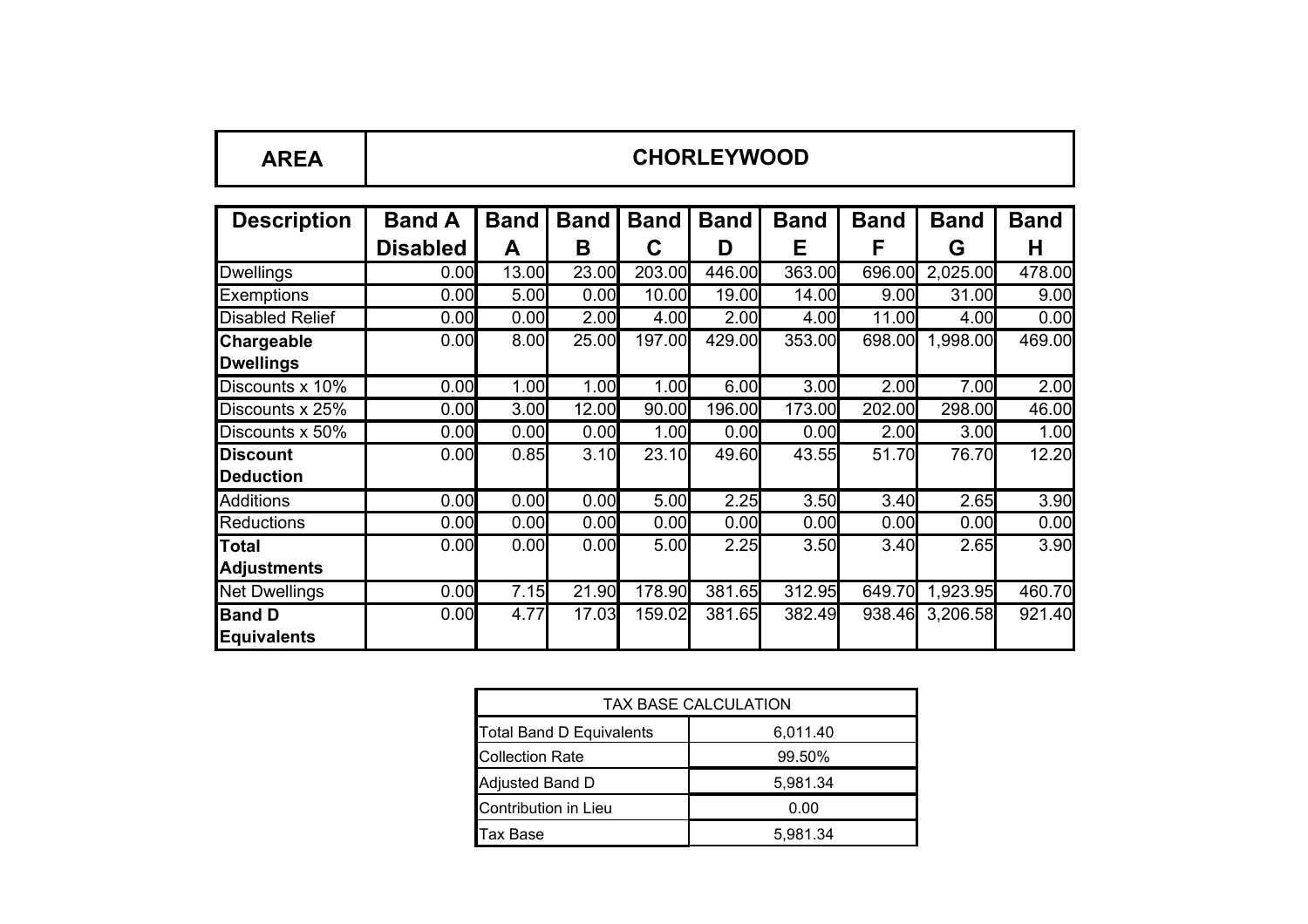| <b>AREA</b> | <b>CROXLEY GREEN</b> |
|-------------|----------------------|
|             |                      |

| <b>Description</b>     | <b>Band A</b>   | <b>Band</b> | <b>Band</b> | <b>Band</b> | <b>Band</b> | <b>Band</b> | <b>Band</b> | <b>Band</b> | <b>Band</b> |
|------------------------|-----------------|-------------|-------------|-------------|-------------|-------------|-------------|-------------|-------------|
|                        | <b>Disabled</b> | Α           | В           | С           | D           | Е           | F           | G           | н           |
| <b>Dwellings</b>       |                 | 69.00       | 193.00      | 496.00      | 1,192.00    | 2,413.00    | 424.00      | 214.00      | 32.00       |
| <b>Exemptions</b>      |                 | 5.00        | 10.00       | 24.00       | 19.00       | 29.00       | 4.00        | 1.00        | 1.00        |
| <b>Disabled Relief</b> |                 | 0.00        | 1.00        | 7.00        | 6.00        | 1.00        | 0.00        | 0.00        | 0.00        |
| <b>Chargeable</b>      | 0               | 64.00       | 184.00      | 479.00      | 1,179.00    | 2,385.00    | 420.00      | 213.00      | 31.00       |
| <b>Dwellings</b>       |                 |             |             |             |             |             |             |             |             |
| Discounts x 10%        | 0               | 2.00        | 7.00        | 6.00        | 8.00        | 0.00        | 0.00        | 0.00        | 0.00        |
| Discounts x 25%        | 0               | 56.00       | 140.00      | 258.00      | 389.00      | 562.00      | 97.00       | 31.00       | 1.00        |
| Discounts x 50%        | O               | 0.00        | 0.00        | 0.00        | 0.00        | 0.00        | 0.00        | 0.00        | 1.00        |
| <b>Discount</b>        | 0               | 14.20       | 35.70       | 65.10       | 98.05       | 140.50      | 24.25       | 7.75        | 0.75        |
| <b>Deduction</b>       |                 |             |             |             |             |             |             |             |             |
| <b>Additions</b>       | 0               | 0.00        | 0.00        | 0.00        | 0.00        | 0.00        | 0.75        | 0.75        | 1.00        |
| <b>Reductions</b>      | O               | 0.00        | 0.00        | 0.00        | 0.00        | 0.00        | 0.00        | 0.00        | 0.00        |
| <b>Total</b>           |                 | 0.00        | 0.00        | 0.00        | 0.00        | 0.00        | 0.75        | 0.75        | 1.00        |
| <b>Adjustments</b>     |                 |             |             |             |             |             |             |             |             |
| <b>Net Dwellings</b>   | $\Omega$        | 49.80       | 148.30      | 413.90      | 1,080.95    | 2,244.50    | 396.50      | 206.00      | 31.25       |
| <b>Band D</b>          |                 | 33.20       | 115.34      | 367.91      | 1,080.95    | 2,743.28    | 572.72      | 343.33      | 62.50       |
| Equivalents            |                 |             |             |             |             |             |             |             |             |

| TAX BASE CALCULATION            |          |  |  |  |  |  |
|---------------------------------|----------|--|--|--|--|--|
| <b>Total Band D Equivalents</b> | 5,319.23 |  |  |  |  |  |
| <b>Collection Rate</b>          | 99.50%   |  |  |  |  |  |
| Adjusted Band D                 | 5,292.63 |  |  |  |  |  |
| Contribution in Lieu            | 0.00     |  |  |  |  |  |
| <b>Tax Base</b>                 | 5.292.63 |  |  |  |  |  |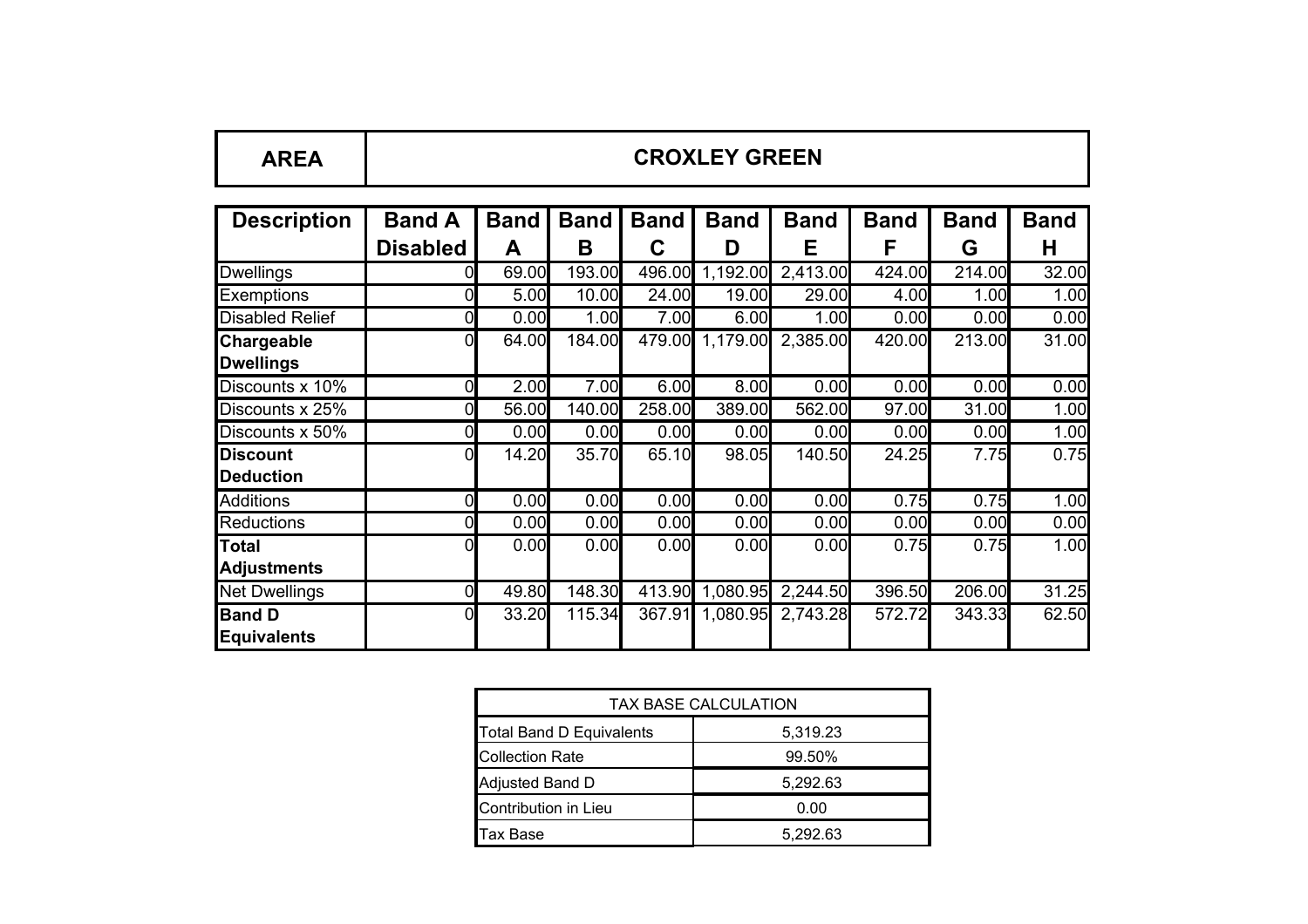| <b>AREA</b>                         | <b>SARRATT</b>                   |                  |                  |                  |                  |                  |                  |                  |                  |
|-------------------------------------|----------------------------------|------------------|------------------|------------------|------------------|------------------|------------------|------------------|------------------|
| <b>Description</b>                  | <b>Band A</b><br><b>Disabled</b> | <b>Band</b><br>A | <b>Band</b><br>B | <b>Band</b><br>C | <b>Band</b><br>D | <b>Band</b><br>Е | <b>Band</b><br>F | <b>Band</b><br>G | <b>Band</b><br>н |
| <b>Dwellings</b>                    |                                  | 28.00            | 11.00            | 56.00            | 60.00            | 138.00           | 126.00           | 315.00           | 79.00            |
| <b>Exemptions</b>                   | 0                                | 1.00             | 1.00             | 1.00             | 3.00             | 4.00             | 2.00             | 6.00             | 0.00             |
| <b>Disabled Relief</b>              | 01                               | 0.00             | 1.00             | 0.00             | 0.00             | 1.00             | 2.00             | 1.00             | 0.00             |
| Chargeable<br><b>Dwellings</b>      | 0                                | 27.00            | 11.00            | 55.00            | 57.00            | 135.00           | 126.00           | 310.00           | 79.00            |
| Discounts x 10%                     | 01                               | 0.00             | 0.00             | 2.00             | 0.00             | 1.00             | 1.00             | 0.00             | 1.00             |
| Discounts x 25%                     | 01                               | 11.00            | 7.00             | 32.00            | 29.00            | 50.00            | 33.00            | 69.00            | 3.00             |
| Discounts x 50%                     | 0                                | 0.00             | 0.00             | 0.00             | 0.00             | 0.00             | 0.00             | 0.00             | 0.00             |
| <b>Discount</b><br><b>Deduction</b> | 0                                | 2.75             | 1.75             | 8.20             | 7.25             | 12.60            | 8.35             | 17.25            | 0.85             |
| <b>Additions</b>                    | 0                                | 0.00             | 0.00             | 0.00             | 0.00             | 0.00             | 0.00             | 0.00             | 0.00             |
| <b>Reductions</b>                   | 01                               | 0.00             | 0.00             | 0.00             | 0.00             | 0.00             | 0.00             | 0.00             |                  |
| <b>Total</b><br><b>Adjustments</b>  | 01                               | 0.00             | 0.00             | 0.00             | 0.00             | 0.00             | 0.00             | 0.00             | 0.00             |
| <b>Net Dwellings</b>                | 01                               | 24.25            | 9.25             | 46.80            | 49.75            | 122.40           | 117.65           | 292.75           | 78.15            |
| <b>Band D</b><br><b>Equivalents</b> | 0                                | 16.17            | 7.19             | 41.60            | 49.75            | 149.60           | 169.94           | 487.92           | 156.30           |

| <b>TAX BASE CALCULATION</b>     |          |  |  |  |  |  |
|---------------------------------|----------|--|--|--|--|--|
| <b>Total Band D Equivalents</b> | 1,078.47 |  |  |  |  |  |
| <b>Collection Rate</b>          | 99.50%   |  |  |  |  |  |
| Adjusted Band D                 | 1,073.08 |  |  |  |  |  |
| Contribution in Lieu            | 0.00     |  |  |  |  |  |
| Tax Base                        | 1,073.08 |  |  |  |  |  |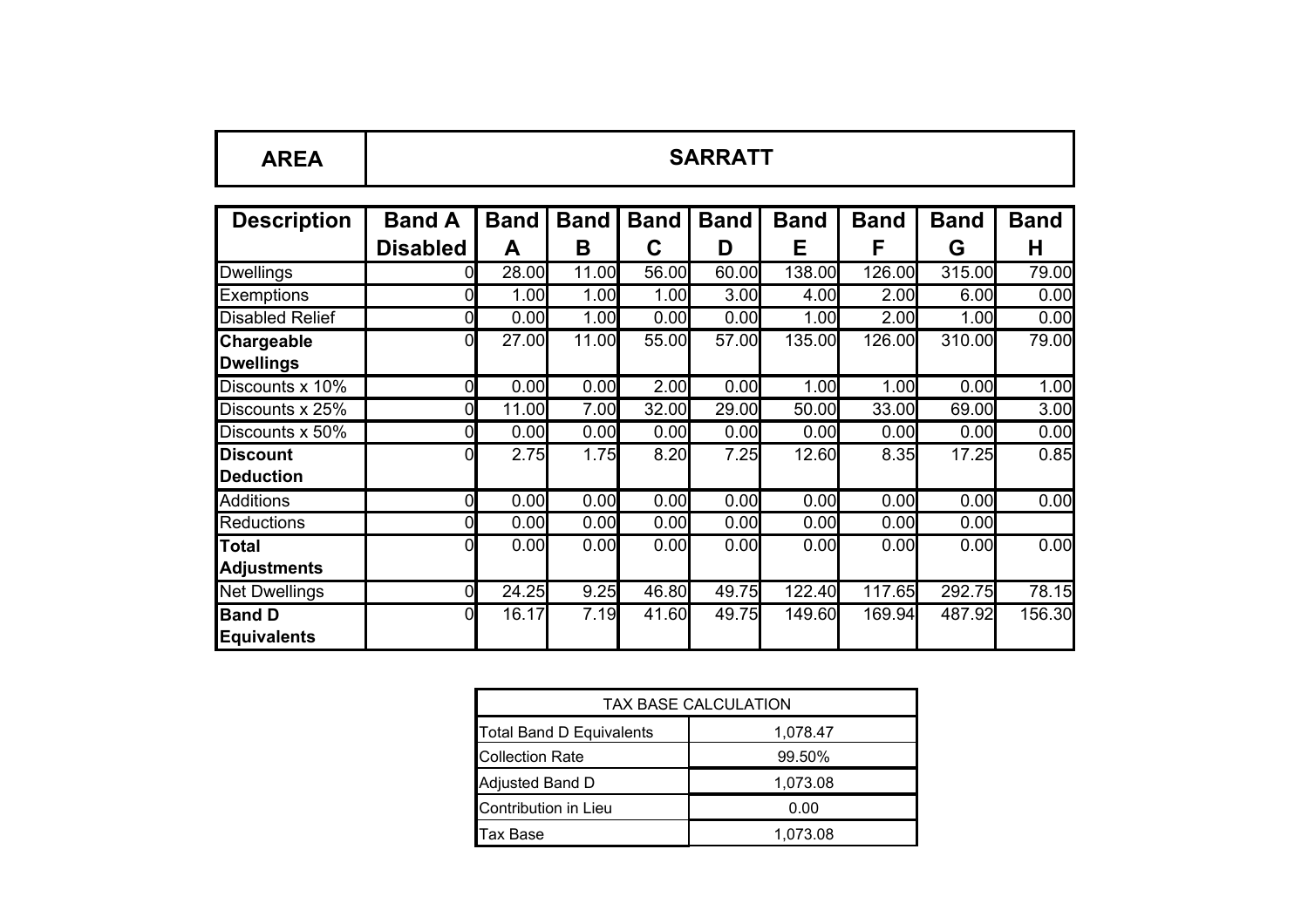| <b>WATFORD RURAL</b><br><b>AREA</b> |
|-------------------------------------|
|-------------------------------------|

| <b>Description</b>     | <b>Band A</b>   | <b>Band</b> | <b>Band</b> | <b>Band</b> | <b>Band</b>                       | <b>Band</b> | <b>Band</b> | <b>Band</b> | <b>Band</b> |
|------------------------|-----------------|-------------|-------------|-------------|-----------------------------------|-------------|-------------|-------------|-------------|
|                        | <b>Disabled</b> | A           | В           | C           | D                                 | E           | F           | G           | н           |
| <b>Dwellings</b>       | 01              | 186.00      | 1,067.00    |             | 2,464.00 3,128.00                 | 1,214.00    | 549.00      | 119.00      | 16.00       |
| <b>Exemptions</b>      | 01              | 21.00       | 54.00       | 75.00       | 55.00                             | 18.00       | 3.00        | 2.00        | 0.00        |
| <b>Disabled Relief</b> | 01              | 2.00        | 3.00        | 8.00        | 14.00                             | 2.00        | 3.00        | 2.00        | 0.00        |
| <b>Chargeable</b>      | 0               |             |             |             | 167.00 1,016.00 2,397.00 3,087.00 | 1,198.00    | 549.00      | 119.00      | 16.00       |
| <b>Dwellings</b>       |                 |             |             |             |                                   |             |             |             |             |
| Discounts x 10%        | 0               | 0.00        | 3.00        | 9.00        | 2.00                              | 4.00        | 0.00        | 0.00        | 0.00        |
| Discounts x 25%        | 0               | 66.00       | 788.00      | 1,120.00    | 1,027.00                          | 322.00      | 90.00       | 11.00       | 2.00        |
| Discounts x 50%        | 0               | 0.00        | 0.00        | 0.00        | 0.00                              | 1.00        | 1.00        | 2.00        | 1.00        |
| <b>Discount</b>        | 01              | 16.50       | 197.30      | 280.90      | 256.95                            | 81.40       | 23.00       | 3.75        | 1.00        |
| <b>Deduction</b>       |                 |             |             |             |                                   |             |             |             |             |
| <b>Additions</b>       | 0               | 0.00        | 0.75        | 0.00        | 11.25                             | 0.00        | 0.00        | 0.00        | 0.00        |
| <b>Reductions</b>      | 0               | 0.00        | 0.00        | 0.00        | 0.00                              | 0.00        | 0.00        | 0.00        | 0.00        |
| Total                  | 0               | 0.00        | 0.75        | 0.00        | 11.25                             | 0.00        | 0.00        | 0.00        | 0.00        |
| <b>Adjustments</b>     |                 |             |             |             |                                   |             |             |             |             |
| <b>Net Dwellings</b>   | 01              | 150.50      |             |             | 819.45 2,116.10 2,841.30          | 1,116.60    | 526.00      | 115.25      | 15.00       |
| <b>Band D</b>          | 0               | 100.33      | 637.35      |             | 1,880.98 2,841.30                 | 1,364.73    | 759.78      | 192.08      | 30.00       |
| Equivalents            |                 |             |             |             |                                   |             |             |             |             |

| TAX BASE CALCULATION            |          |  |  |  |  |  |
|---------------------------------|----------|--|--|--|--|--|
| <b>Total Band D Equivalents</b> | 7,806.55 |  |  |  |  |  |
| <b>Collection Rate</b>          | 99.50%   |  |  |  |  |  |
| Adjusted Band D                 | 7,767.52 |  |  |  |  |  |
| Contribution in Lieu            | 7.92     |  |  |  |  |  |
| Tax Base                        | 7,775.44 |  |  |  |  |  |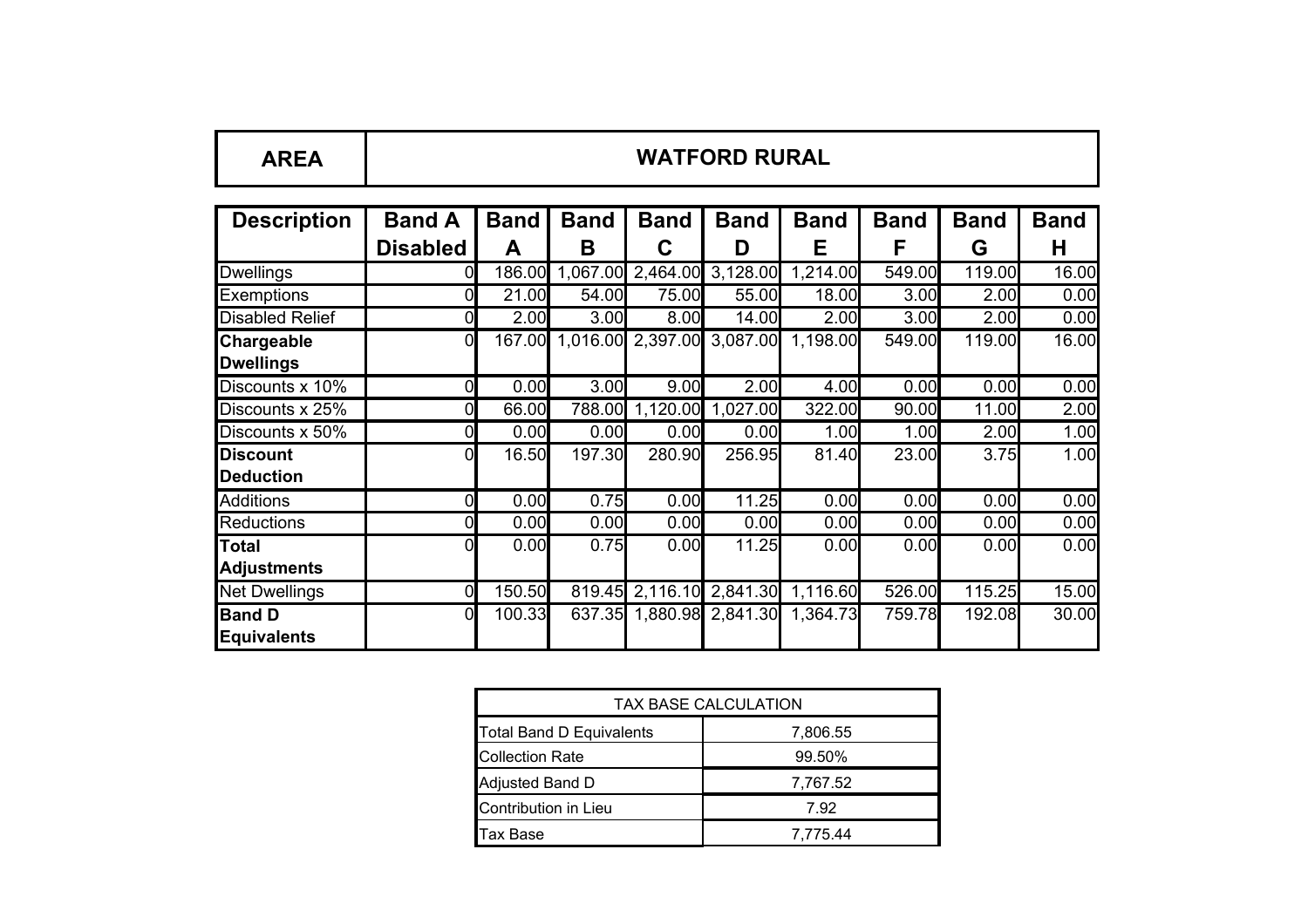| DC.<br>ТСА<br>AГ | <b>UNPARISHED</b> |
|------------------|-------------------|
|------------------|-------------------|

| <b>Description</b>     | <b>Band A</b>   | <b>Band</b> | <b>Band</b> | <b>Band</b> | <b>Band</b> | <b>Band</b> | <b>Band</b> | <b>Band</b> | <b>Band</b> |
|------------------------|-----------------|-------------|-------------|-------------|-------------|-------------|-------------|-------------|-------------|
|                        | <b>Disabled</b> | Α           | B           | С           | D           | Е           | F           | G           | Н           |
| <b>Dwellings</b>       |                 | 136.00      | 447.00      | 1,234.00    | 2,162.00    | 1,256.00    | 1,037.00    | 1,589.00    | 689.00      |
| <b>Exemptions</b>      |                 | 15.00       | 14.00       | 43.00       | 75.00       | 35.00       | 97.00       | 97.00       | 38.00       |
| <b>Disabled Relief</b> |                 | 0.00        | 1.00        | 3.00        | 2.00        | 5.00        | 8.00        | 12.00       | 0.00        |
| <b>Chargeable</b>      | 0               | 121.00      | 434.00      | 1,194.00    | 2,089.00    | 1,226.00    | 948.00      | 1,504.00    | 651.00      |
| <b>Dwellings</b>       |                 |             |             |             |             |             |             |             |             |
| Discounts x 10%        | 0               | 0.00        | 11.00       | 7.00        | 11.00       | 17.00       | 6.00        | 12.00       | 4.00        |
| Discounts x 25%        |                 | 76.00       | 325.00      | 591.00      | 778.00      | 403.00      | 221.00      | 242.00      | 51.00       |
| Discounts x 50%        |                 | 0.00        | 0.00        | 0.00        | 2.00        | 0.00        | 0.00        | 9.00        | 0.00        |
| <b>Discount</b>        | 0               | 19.00       | 82.35       | 148.45      | 196.60      | 102.45      | 55.85       | 66.20       | 13.15       |
| <b>Deduction</b>       |                 |             |             |             |             |             |             |             |             |
| <b>Additions</b>       | 0               | 0.75        | 6.00        | 17.15       | 19.15       | 1.50        | 0.00        | 0.00        | 3.00        |
| <b>Reductions</b>      | 0               | 0.00        | 0.00        | 0.00        | 0.00        | 0.00        | 0.00        | 0.00        | 0.00        |
| <b>Total</b>           |                 | 0.75        | 6.00        | 17.15       | 19.15       | 1.50        | 0.00        | 0.00        | 3.00        |
| <b>Adjustments</b>     |                 |             |             |             |             |             |             |             |             |
| <b>Net Dwellings</b>   | 0               | 102.75      | 357.65      | 1,062.70    | 1,911.55    | 1,125.05    | 892.15      | 1,437.80    | 640.85      |
| <b>Band D</b>          |                 | 68.50       | 278.17      | 944.62      | 1,911.55    | 1,375.06    | 1,288.66    | 2,396.33    | 1,281.70    |
| Equivalents            |                 |             |             |             |             |             |             |             |             |

| TAX BASE CALCULATION            |          |  |  |  |  |
|---------------------------------|----------|--|--|--|--|
| <b>Total Band D Equivalents</b> | 9,544.59 |  |  |  |  |
| <b>Collection Rate</b>          | 99.50%   |  |  |  |  |
| Adjusted Band D                 | 9,496.87 |  |  |  |  |
| Contribution in Lieu            | 174.18   |  |  |  |  |
| Tax Base                        | 9,671.05 |  |  |  |  |